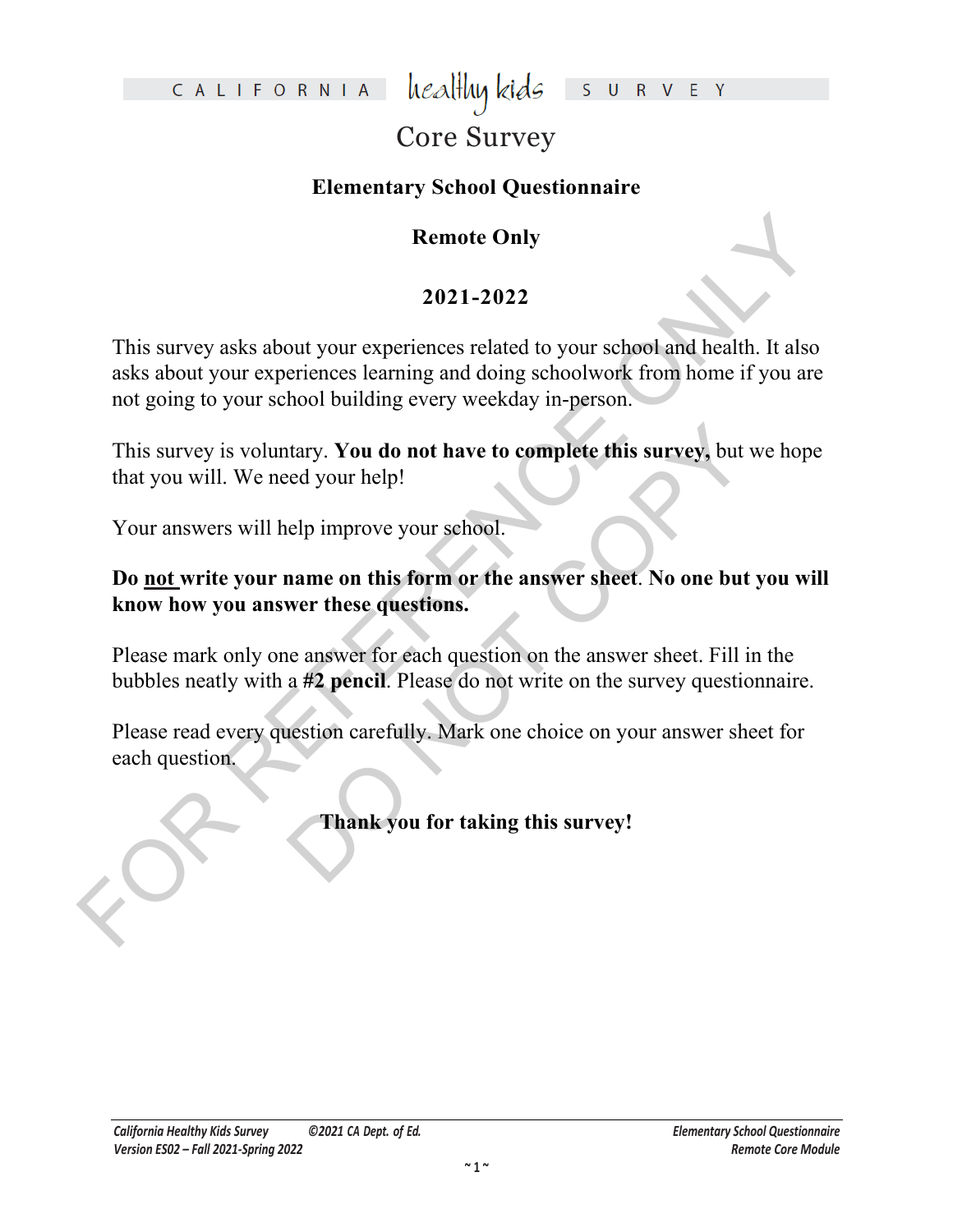### healthy kids CALIFORNIA S U R V E Y

# Core Survey

### **Your School Schedule**

This year, some students have returned to their school buildings to attend<br>school. Some students are working from home and not going to the school<br>buildings at all. And some students are doing a combination of both.<br>
1. W **This year, some students have returned to their school buildings to attend school. Some students are working from home and not going to the school buildings at all. And some students are doing a combination of both.**

- **1. Which of the following best describes your school schedule during the past 30 days?**
	- **A)** I went to school in person at my school building for the entire day, Monday through Friday. [**In-School Model**]
	- **B)** I participated in school from home for the entire day on most or all weekdays and did not go to school in person. [**Remote Learning Model**]
	- **C)** I went to school in person at my school building for the entire day on some weekdays and participated in school from home on other weekdays. [**Hybrid Model**]
	- nool in person. [**Kemote Learning Model]**<br>
	school in person at my school building for the entire day on some week<br>
	ated in school from home on other weekdays. [**Hybrid Model]**<br>
	school in person at my school building for ha **D)** I went to school in person at my school building for half of the day and participated in classes from home during the other half of the day on most or all weekdays. [**Hybrid Model**]
- **2. Are you female or male?**
	- **A)** Female
	- **B)** Male

### **3. What grade are you in?**

- **A)** 3rd grade
- **B)** 4th grade
- **C)** 5th grade
- **D)** 6th grade

### **4. What is your race or ethnicity? (***Mark All That Apply.***)**

- **A)** American Indian or Alaska Native
- **B)** Asian or Asian American
- **C)** Black or African American
- **D)** Hispanic or Latinx
- **E)** Native Hawaiian or Pacific Islander
- **F)** White
- **G)** Something else

### **5. Did you eat breakfast this morning?**

- **A)** No
- **B)** Yes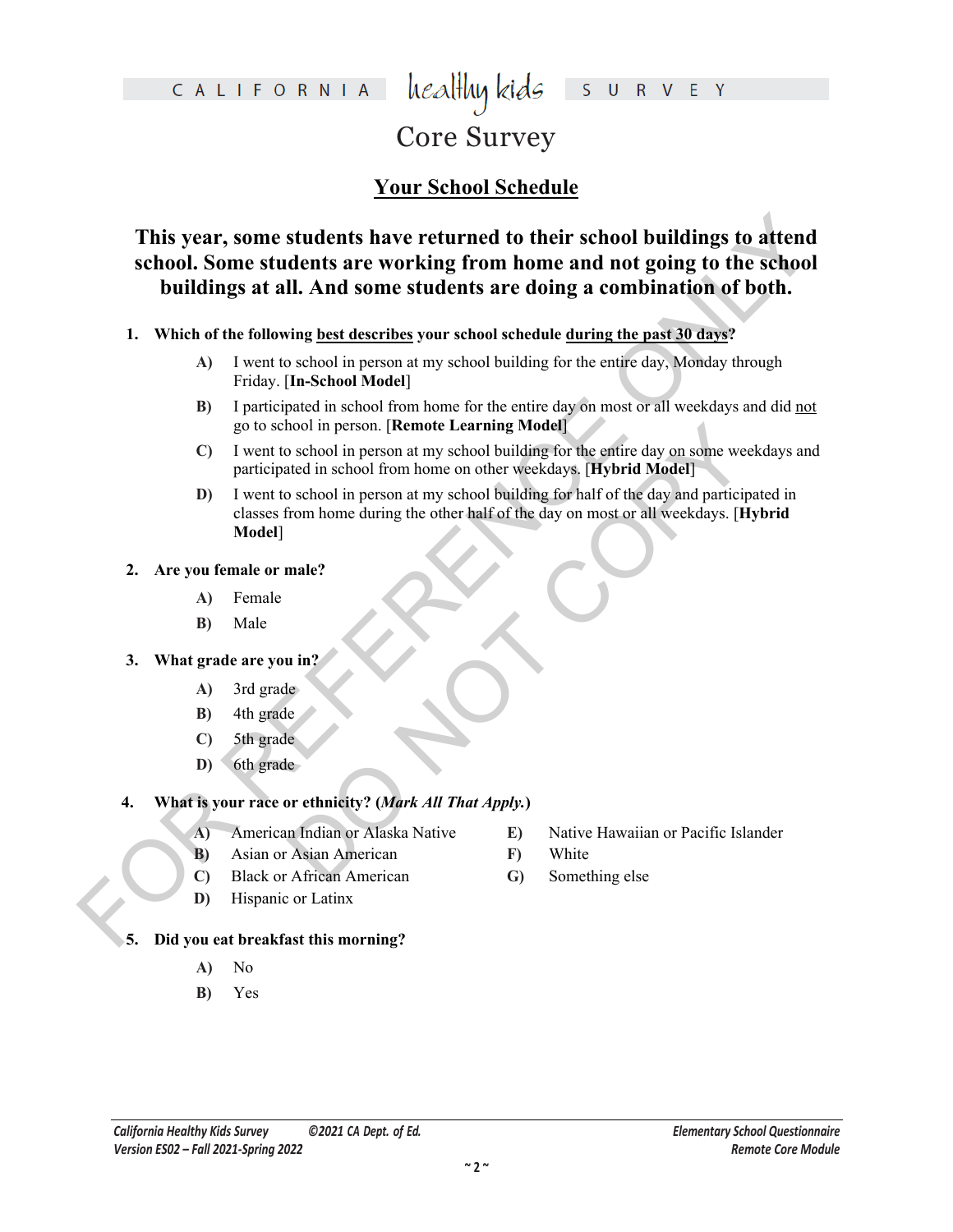# Core Survey

### **6. What time did you go to bed last night?**

- **A)** Before 9:00 pm
- **B)** Between 9:00 pm and 10:00 pm
- FOR REFERENCE CONDENLISTON PRINT CONDENLISTON PRINT CONDENLISTON PRINT CONDENLISTON PRINT CONDENLISTON PRINT CONDENLISTON PRINT CONDENLISTON PRINT CONDENLISTON PRINT CONDENLISTON PRINT CONDENLISTON PRINT CONDENLISTON PRIN **C)** Between 10:00 pm and 11:00 pm
	- **D)** Between 11:00 pm and midnight
	- **E)** After 12:00 am

DO NOTES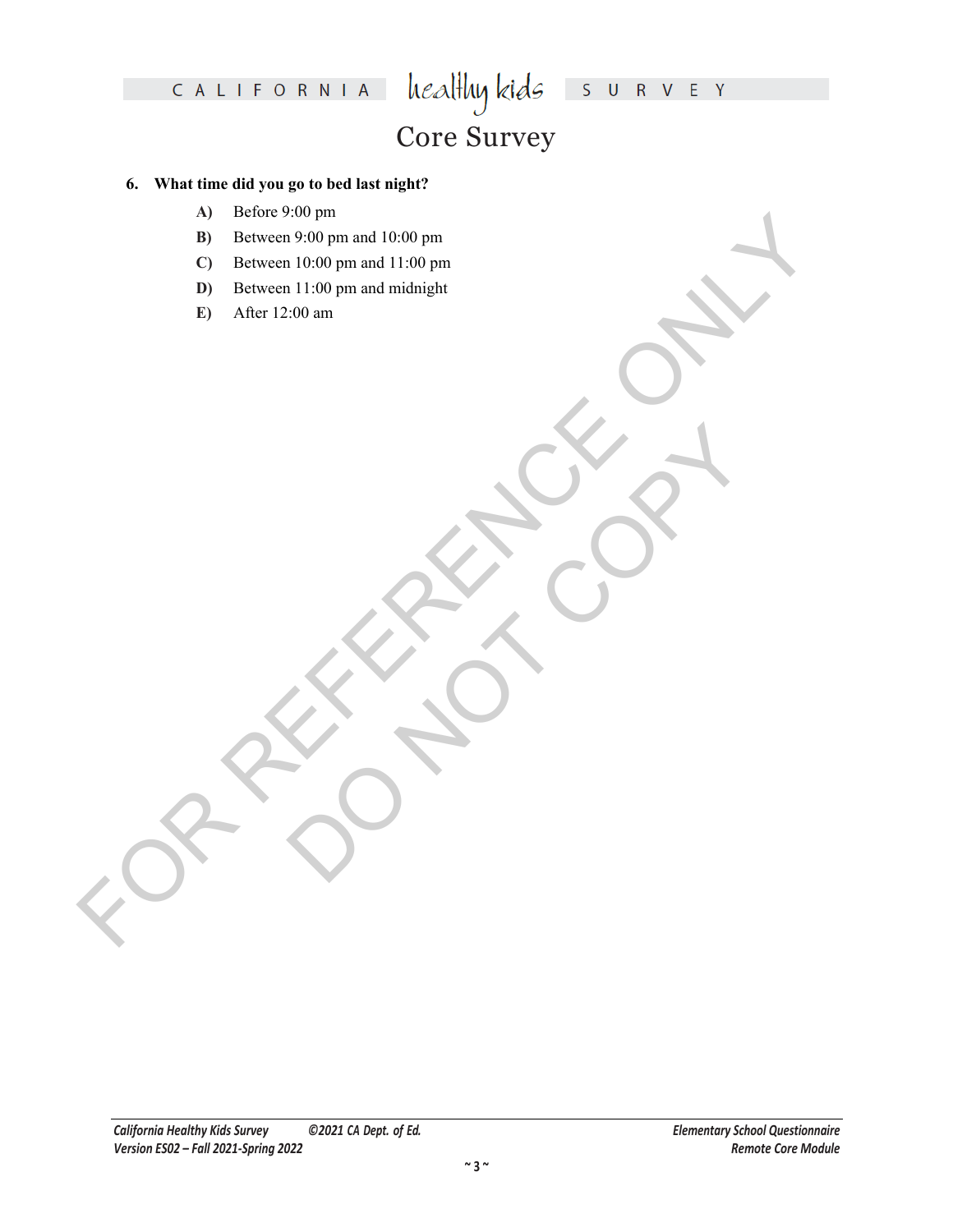## Core Survey

### **The next questions ask about your experiences participating in school from home.**

**EXERCUTE AND SET AND SET AND SET AND SET AND SET AND SET AND SET AND SET AND SET AND SET AND SET AND SET AND SET AND SET AND SET AND SET AND SET AND SET AND SET AND SET AND SET AND SET AND SET AND SET AND SET AND SET AND Participating in school from home means that, instead of going to a school building in person to learn and complete schoolwork, you did all your schoolwork and learning from home.**

- **7. In the past 30 days, how many weekdays in an average week did you participate in school from home for the entire school day?** 
	- **A)** 0 days
	- **B)** 1 day
	- **C)** 2 days
	- **D)** 3 days
	- **E)** 4 days
	- **F)** 5 days
- Ekday, how much of your day did you spend learning and completing  $\frac{\text{ome}}{\text{1}}$ <br>  $\frac{1}{1}$  and 2 hours<br>  $\frac{1}{1}$  and 4 hours<br>  $\frac{1}{1}$  and 4 hours<br>  $\frac{1}{1}$  and 5 hours<br>  $\frac{1}{1}$  and 5 hours **8. On the average weekday, how much of your day did you spend learning and completing schoolwork from home?** 
	- **A)** Less than 1 hour
	- **B**) Between 1 and 2 hours
	- **C)** Between 2 and 3 hours
	- **D)** Between 3 and 4 hours
	- **E)** Between 4 and 5 hours
	- **F)** More than 5 hours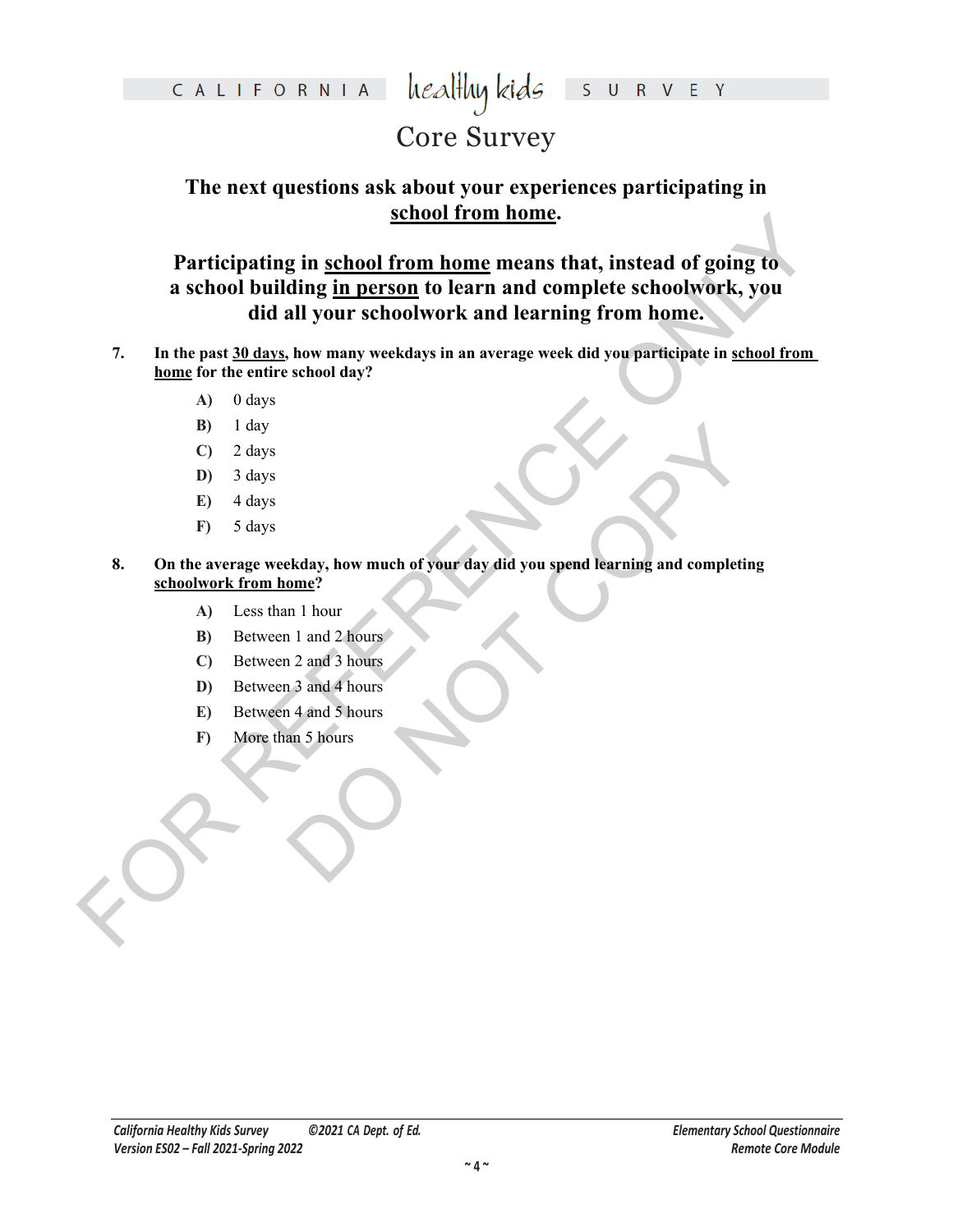CALIFORNIA

# Core Survey

**9. How many days in the past week did you participate in an online class from home where your teacher talked to students from a computer, phone, or tablet (iPad)?** 

- **A)** 0 days
- **B)** 1 day
- **C)** 2 days
- **D)** 3 days
- **E)** 4 days
- **F)** 5 days

**10. In the past 30 days, how often did you miss an entire day of school from home for any reason?**

- **A)** I did not miss any days of school from home in the past 30 days
- **B)** 1 day
- **C)** 2 days
- **D)** 3 or more days

### **11. Do you get really bored participating in school from home?**

- **A)** No, never
- **B)** Yes, some of the time
- **C)** Yes, most of the time
- **D)** Yes, all of the time
- For talked to students from a computer, phone, or tablet (iPad)?<br>
A) O days<br>
B) days<br>
D) 3 days<br>
D) 3 days<br>
D) 3 days<br>
P) 4 days<br>
P) 3 days<br>
P) 2 days<br>
P) 1 day<br>
A) 1 days<br>
P) 1 days<br>
P) 1 days<br>
A) 1 days<br>
D) 3 days<br>
(2) t miss any days of school from home in the past 30 days<br>
red ays<br>
red ays<br>
ored participating in school from home?<br>
er<br>
ne of the time<br>
of the time<br>
of the time<br>
of the time<br>
of the time<br>
of the time<br>
of the time<br>
of the t **12. Do the teachers and other grown-ups from your school provide you with interesting activities to do while you are learning from home?**
	- **A)** No, never
	- **B)** Yes, some of the time
	- **C)** Yes, most of the time
	- **D)** Yes, all of the time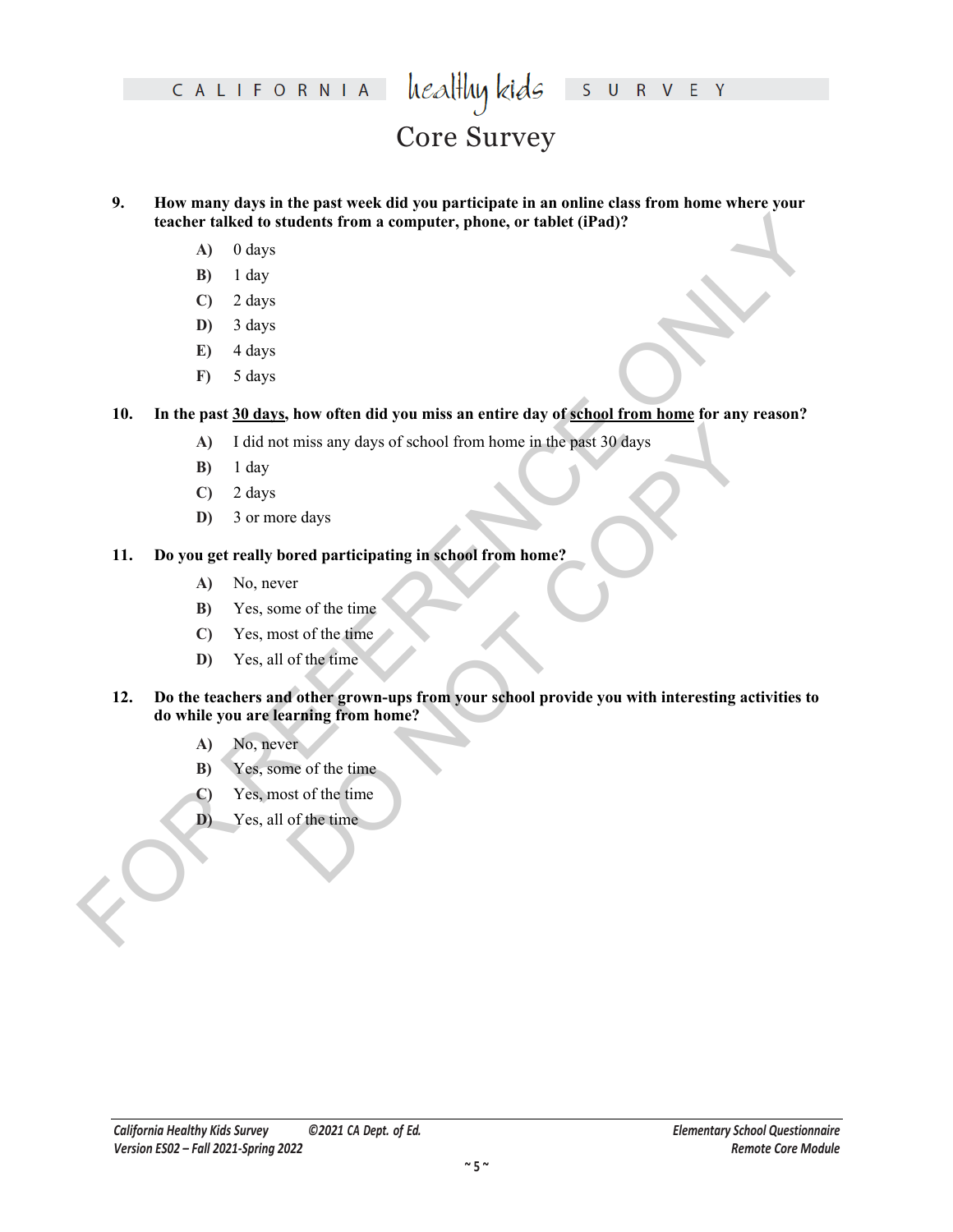CALIFORNIA  $\text{head}$ Huy kids

## S U R V E Y

## Core Survey

### **The next questions ask about your relationships with people at school and your learning experiences.**

### **13. Do you feel close to people from this school?**

- **A)** No, never
- **B)** Yes, some of the time
- **C)** Yes, most of the time
- **D)** Yes, all of the time

### **14. Are you happy with this school?**

- **A)** No, never
- **B)** Yes, some of the time
- **C)** Yes, most of the time
- **D)** Yes, all of the time

### **15. Do you feel like you are part of this school?**

- **A)** No, never
- **B)** Yes, some of the time
- **C)** Yes, most of the time
- **D)** Yes, all of the time

### **16. Do you feel proud to belong to your school?**

- **A)** No, never
- **B)** Yes, some of the time
- **C)** Yes, most of the time
- **D)** Yes, all of the time

# **FOR ALTERNATION SCIENCIPS**<br> **FOR ALTERNATION EXECUTED INTERFERENCE OR EXECUTED**<br> **FOR ALTERNATION FOR ALTERNATION**<br> **FOR ALTERNATION FOR ALTERNATION**<br> **FOR ALTERNATION EXECUTED**<br> **FOR ALTERNATION**<br> **FOR ALTERNA** er<br>
one of the time<br>
of the time<br>
of the time<br>
of the time<br>
are part of this school?<br>
er<br>
me of the time<br>
of the time<br>
to belong to your school?<br>
Frame of the time<br>
of the time<br>
of the time<br>
of the time<br>
of the time<br>
of th **17. Are the students from your school motivated to learn?**

- **A)** No, never
- **B)** Yes, some of the time
- **C)** Yes, most of the time
- **D)** Yes, all of the time

### **18. Do teachers treat students fairly?**

- **A)** No, never
- **B)** Yes, some of the time
- **C)** Yes, most of the time
- **D)** Yes, all of the time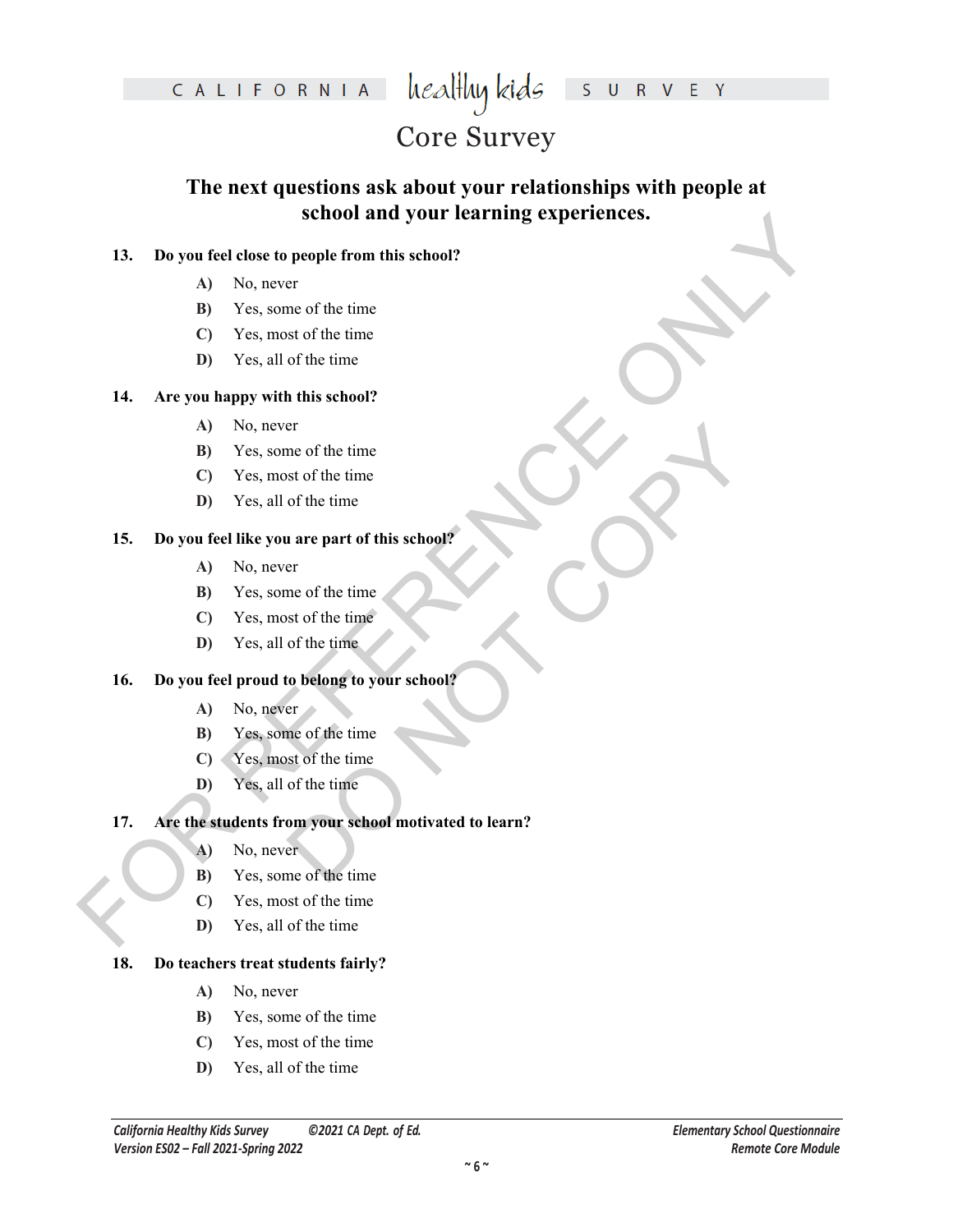# Core Survey

### **19. Do the teachers and other grown-ups from your school check on how you are feeling?**

- **A)** No, never
- **B)** Yes, some of the time
- **C)** Yes, most of the time
- **D)** Yes, all of the time

# **EXAMPLE 19** Volume of the time<br> **EXAMPLE 10** Volume of the time<br> **EXAMPLE 10** Volume of the time<br> **EXAMPLE 10** Volume of the time<br> **EXAMPLE 10** Volume of the time<br> **EXAMPLE 10** Volume of the time<br> **EXAMPLE 10** Volume of **20. Are you given a chance to help decide school activities or rules when you participate in school?**

- **A)** No, never
- **B)** Yes, some of the time
- **C)** Yes, most of the time
- **D)** Yes, all of the time

### **21. Do the teachers and other grown-ups at school care about you?**

- **A)** No, never
- **B)** Yes, some of the time
- **C)** Yes, most of the time
- **D)** Yes, all of the time

# of the time<br>
a dother grown-ups at school care about you?<br>
er<br>
me of the time<br>
of the time<br>
of the time<br>
of the time<br>
of the time<br>
of the time<br>
of the time<br>
of the time<br>
of the time<br>
of the time<br>
of the time<br>
of the time<br> **22. Do the teachers and other grown-ups at school tell you when you do a good job?**

- **A)** No, never
- **B)** Yes, some of the time
- **C)** Yes, most of the time
- **D)** Yes, all of the time

### **23. Do the teachers and other grown-ups at school ask you about your ideas?**

- **A)** No, never
- **B)** Yes, some of the time
- **C)** Yes, most of the time
- **D)** Yes, all of the time

### **24. Do the teachers and other grown-ups give you a chance to solve school problems?**

- **A)** No, never
- **B)** Yes, some of the time
- **C)** Yes, most of the time
- **D)** Yes, all of the time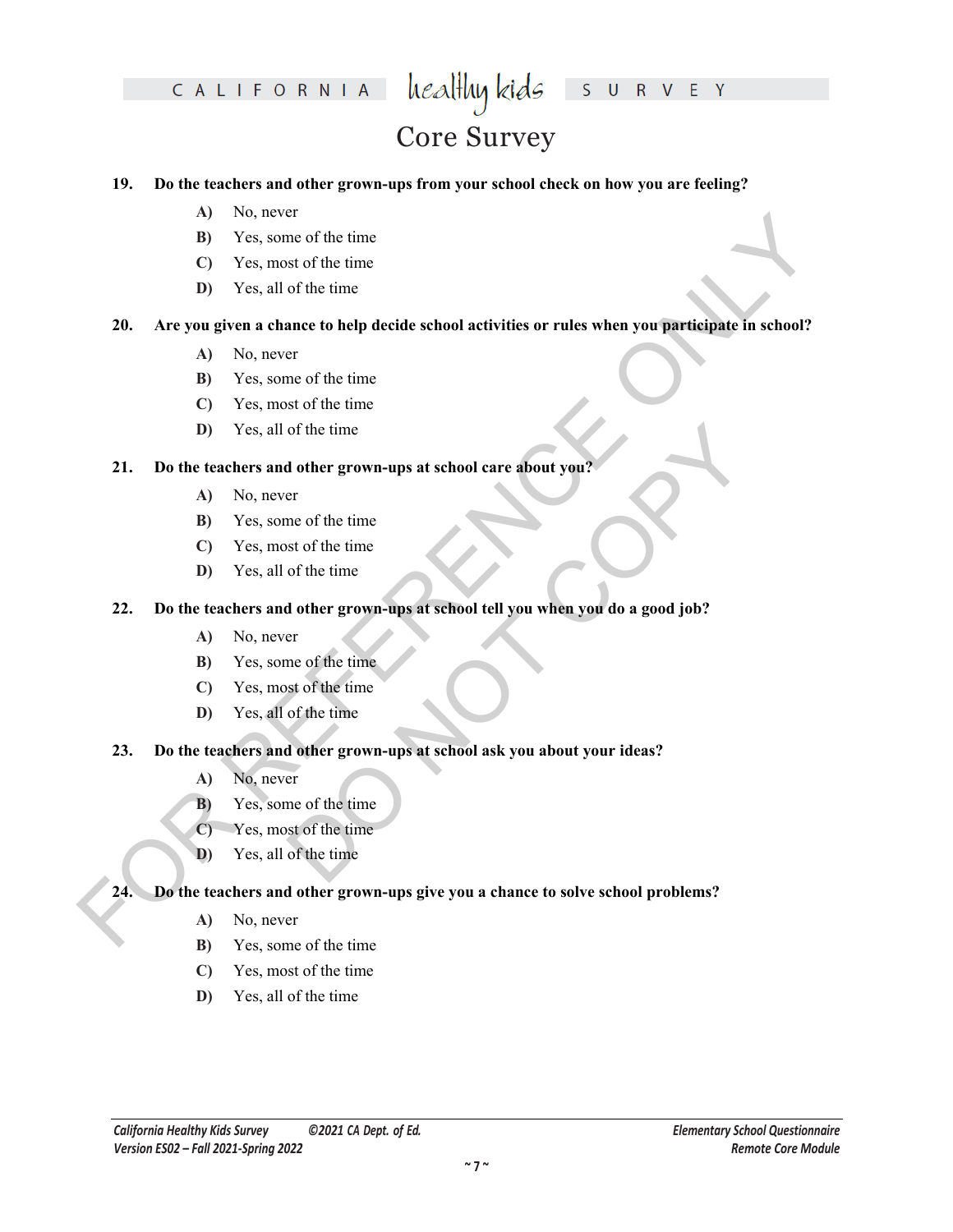# Core Survey

### **25. Do you get to do interesting activities when you participate in school?**

- **A)** No, never
- **B)** Yes, some of the time
- **C)** Yes, most of the time
- **D)** Yes, all of the time

# **FOR A CONSECTED ASSESS**<br> **EXAMPLE CONSECTS** USE CONSECTS (**FOR A CONSECTS** USE CONSECTS)<br> **EXAMPLE CONSECTS** USE CONSECTS (**FOR A CONSECTS** USE CONSECTS)<br> **EXAMPLE CONSECTS**<br> **EXAMPLE CONSECTS**<br> **EXAMPLE CONSECTS**<br> **EXAM 26. Are you given a chance to help decide class activities or rules when you participate in school?**

- **A)** No, never
- **B)** Yes, some of the time
- **C)** Yes, most of the time
- **D)** Yes, all of the time

### **27. Do your teachers ask you what you want to learn about?**

- **A)** No, never
- **B)** Yes, some of the time
- **C)** Yes, most of the time
- **D)** Yes, all of the time

### **28. How well do you do in your schoolwork?**

- **A)** I'm one of the best students
- **B)** I do better than most students
- **C)** I do about the same as others
- **D)** I don't do as well as most others

# of the time<br>sk you what you want to learn about?<br>er<br>me of the time<br>of the time<br>of the time<br>of the time<br>of the time<br>of the best students<br>of the best students<br>to the same as others<br>to as well as most others<br>d other grown-ups **29. Do the teachers and other grown-ups at school listen when you have something to say?**

- **A)** No, never
- **B)** Yes, some of the time
- **C)** Yes, most of the time
- **D)** Yes, all of the time

### **30. Do the teachers and other grown-ups at school believe that you can do a good job?**

- **A)** No, never
- **B)** Yes, some of the time
- **C)** Yes, most of the time
- **D)** Yes, all of the time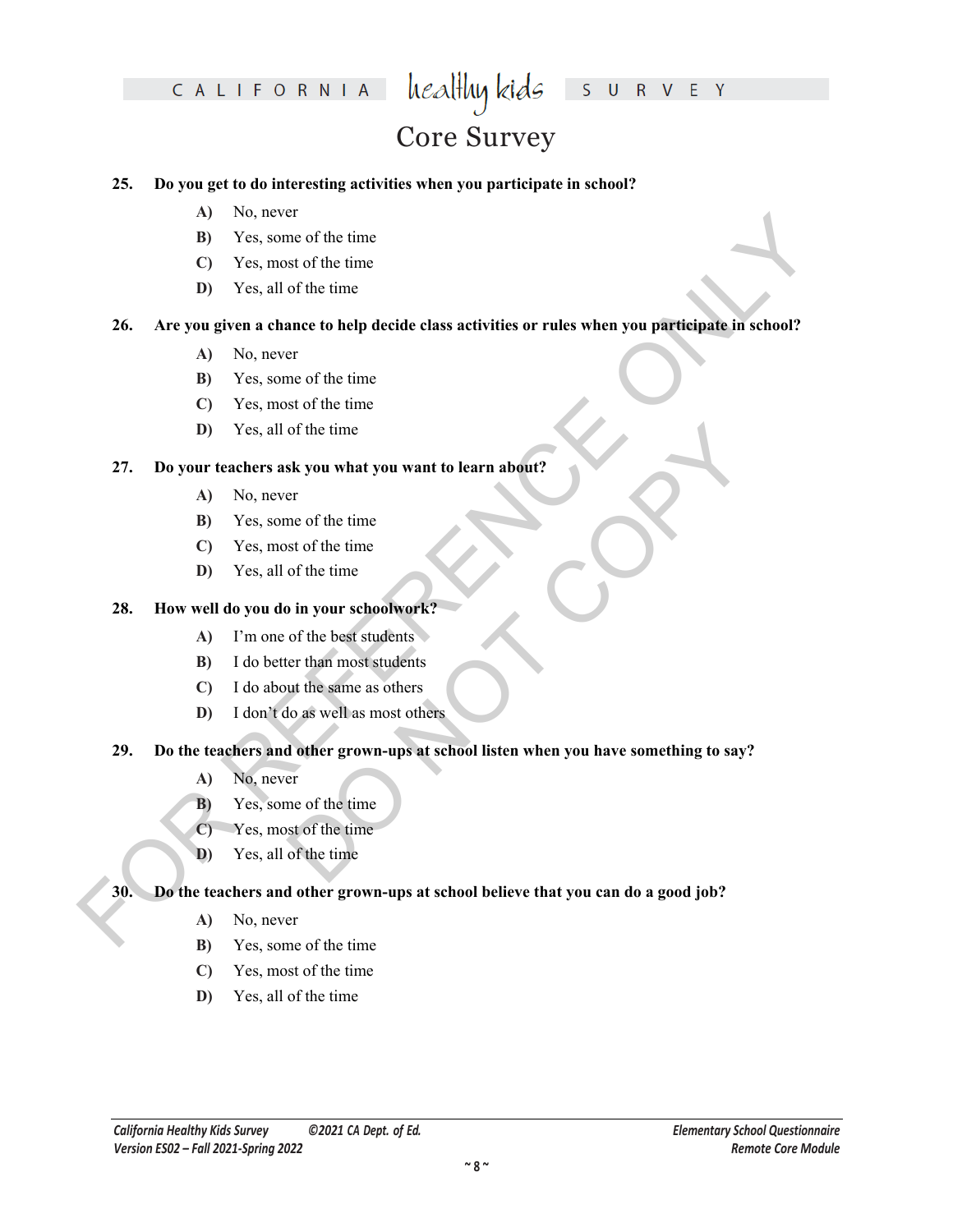# Core Survey

### **31. Do you do things to be helpful when you participate in school?**

- **A)** No, never
- **B)** Yes, some of the time
- **C)** Yes, most of the time
- **D)** Yes, all of the time

# **EXAMPLE 19** VAN the time<br> **EXAMPLE 19** VAN the state of the time<br> **EXAMPLE 19 VAN the STARP (2018)**<br> **EXAMPLE 19 VAN THE STARP (2019)**<br> **EXAMPLE 19 VAN THE STARP (2019)**<br> **A** NO, never<br> **C** Y Van, smoot of the time<br> **C 32. Do the teachers and other grown-ups at school make an effort to get to know you?**

- **A)** No, never
- **B)** Yes, some of the time
- **C)** Yes, most of the time
- **D)** Yes, all of the time

### **33. Do the teachers and other grown-ups at school want you to do your best?**

- **A)** No, never
- **B)** Yes, some of the time
- **C)** Yes, most of the time
- **D)** Yes, all of the time

### **34. Are the school rules fair?**

- **A)** No, never
- **B)** Yes, some of the time
- **C)** Yes, most of the time
- **D)** Yes, all of the time

# of the time<br>
d other grown-ups at school want you to do your best?<br>
er<br>
me of the time<br>
st of the time<br>
st air?<br>
er<br>
me of the time<br>
of the time<br>
of the time<br>
of the time<br>
of the time<br>
er<br>
are of the time<br>
er<br>
st of the ti **35. Do teachers and other grown-ups at school treat students with respect?**

- **A)** No, never
- **B)** Yes, some of the time
- **C)** Yes, most of the time
- **D)** Yes, all of the time

### **36. Are students treated fairly when they break school rules?**

- **A)** No, never
- **B)** Yes, some of the time
- **C)** Yes, most of the time
- **D)** Yes, all of the time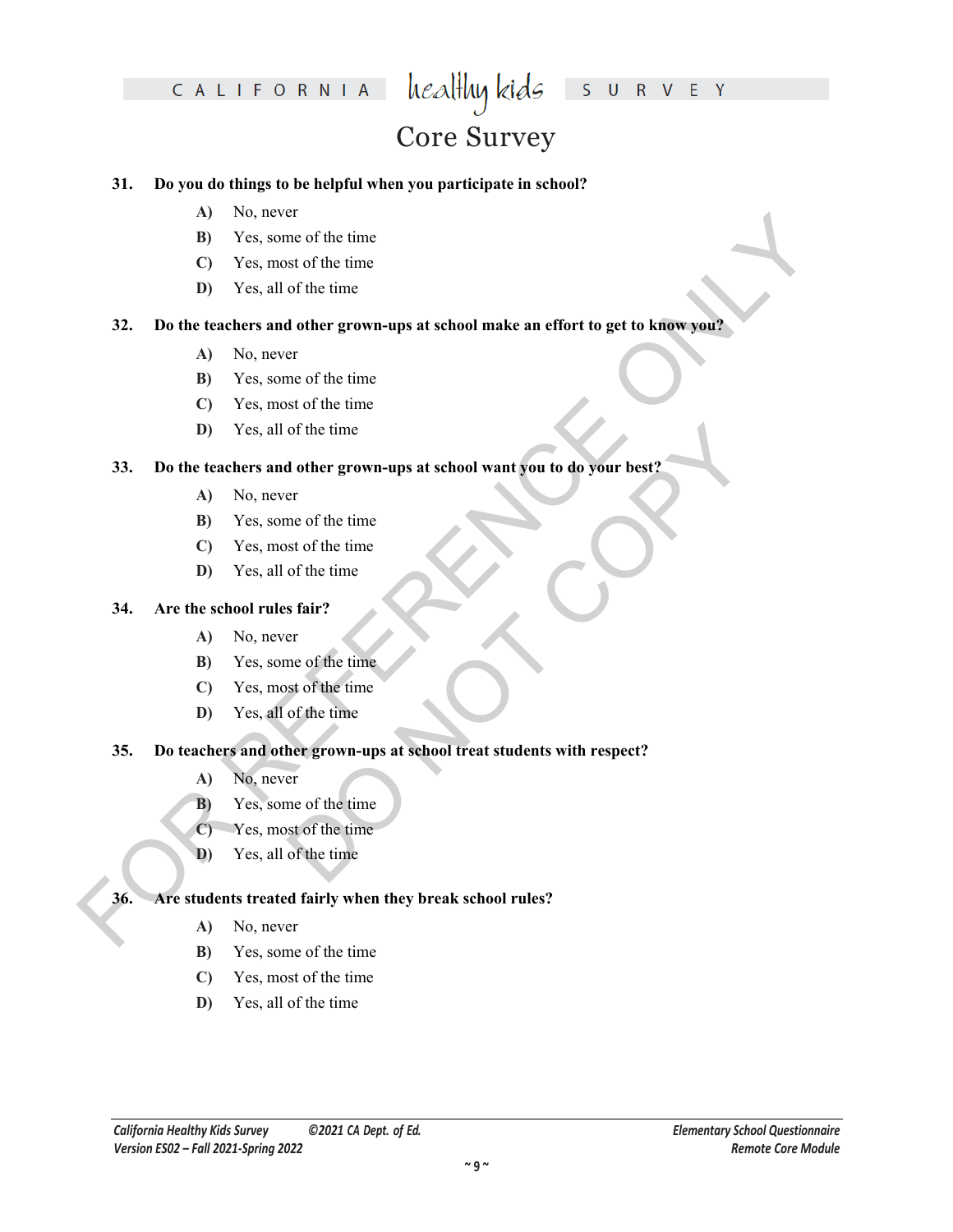# CALIFORNIA  $\text{head}$  healthy kids

## S U R V E Y

# Core Survey

### **37. Are students from this school well behaved?**

- **A)** No, never
- **B)** Yes, some of the time
- **C)** Yes, most of the time
- **D)** Yes, all of the time

### **38. Do students know what the rules are?**

- **A)** No, never
- **B)** Yes, some of the time
- **C)** Yes, most of the time
- **D)** Yes, all of the time

### **39. Does your school help students resolve conflicts with one another?**

- **A)** No, never
- **B)** Yes, some of the time
- **C)** Yes, most of the time
- **D)** Yes, all of the time

# of the time<br>
elp students resolve conflicts with one another?<br>
er<br>
er<br>
ence of the time<br>
of the time<br>
ach students to understand how other students think and feel?<br>
er<br>
me of the time<br>
stof the time<br>
except the time<br>
of th **40. Does your school teach students to understand how other students think and feel?**

- **A)** No, never
- **B)** Yes, some of the time
- **C)** Yes, most of the time
- **D)** Yes, all of the time

### **41. Does your school teach students to feel responsible for how they act?**

- **A)** No, never
- **B)** Yes, some of the time
- **C)** Yes, most of the time
- **D)** Yes, all of the time

# FOR V. So, to cost the time<br>
B) Yes, some of the time<br>
C) Yes, and of the time<br>
C) Yes, and of the time<br> **B)** Yes, some of the time<br> **C)** Yes, some of the time<br>
C) Yes, some of the time<br>
P) Yes, some of the time<br>
B) Yes, **42. Does your school teach students to care about each other and treat each other with respect?**

- **A)** No, never
- **B)** Yes, some of the time
- **C)** Yes, most of the time
- **D)** Yes, all of the time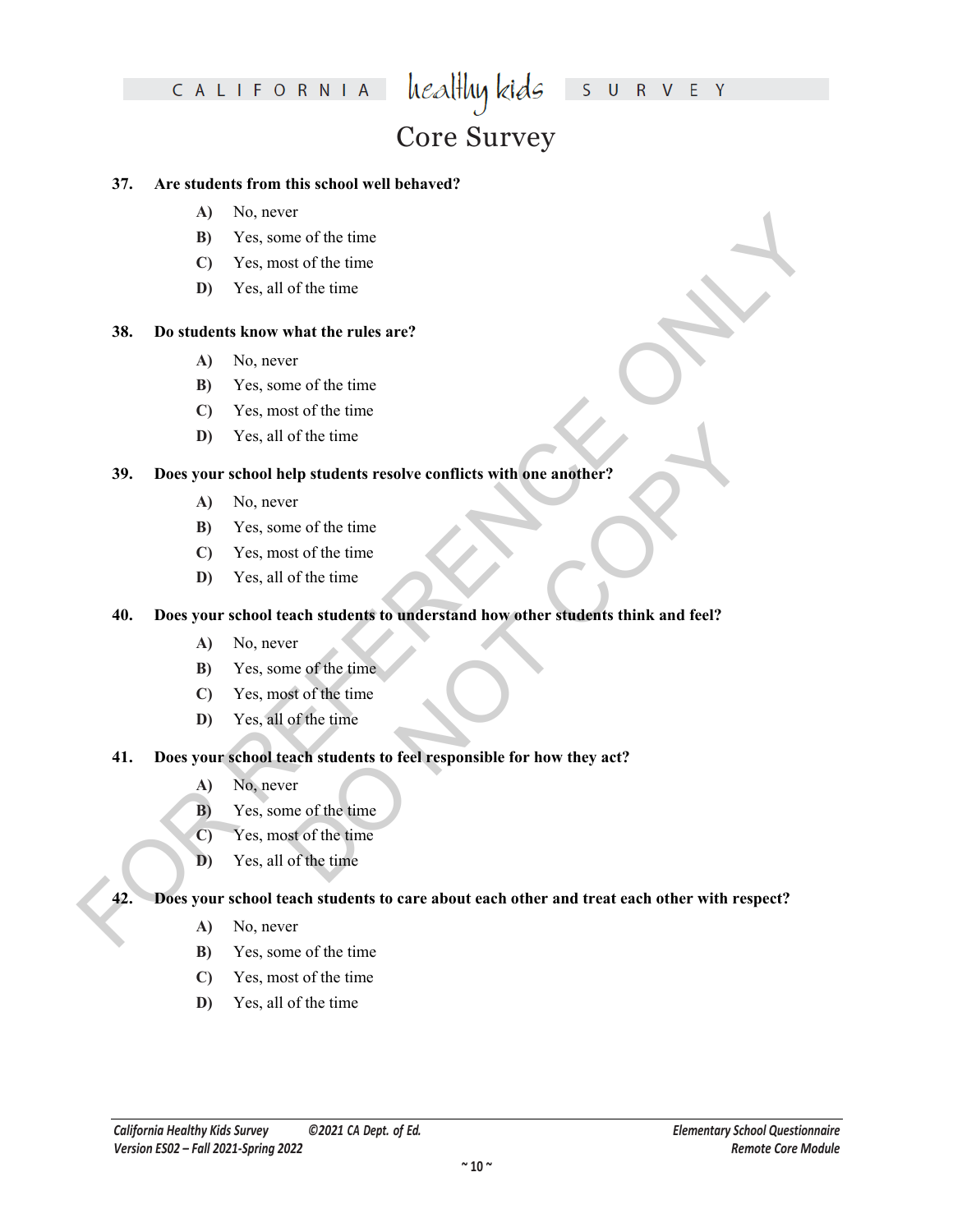# Core Survey

### **43. Do the teachers and other grown-ups make it clear that bullying is not allowed?**

- **A)** No, never
- **B)** Yes, some of the time
- **C)** Yes, most of the time
- **D)** Yes, all of the time

# **FOR A CONSECTED ASSESS**<br> **EXAMPLE CONSECTS** TO THE CONSECTS TO THE CONSECTS TO THE CONSECTS TO THE CONSECTS OF THE CONSECTS OF THE CONSECTS OF THE CONSECTS OF THE CONSECTS OF THE CONSECTS OF THE CONSECTS OF THE CONSECTS **44. If you tell a teacher that you've been bullied, will the teacher do something to help?**

- **A)** No, never
- **B)** Yes, some of the time
- **C)** Yes, most of the time
- **D)** Yes, all of the time

# of the time<br>
our school try to stop bullying when they see it happening?<br>
er<br>
me of the time<br>
st of the time<br>
of the time<br>
or the time<br>
of the time<br>
of the time<br>
of the time<br>
of the time<br>
of the time<br>
of the time<br>
er<br>
me o **45. Do students from your school try to stop bullying when they see it happening?**

- **A)** No, never
- **B)** Yes, some of the time
- **C)** Yes, most of the time
- **D)** Yes, all of the time

### **46. Do you finish all your school assignments?**

- **A)** No, never
- **B)** Yes, some of the time
- **C)** Yes, most of the time
- **D)** Yes, all of the time

### **47. When you get a bad grade, do you try even harder the next time?**

- **A)** No, never
- **B)** Yes, some of the time
- **C)** Yes, most of the time
- **D)** Yes, all of the time

### **48. Do you keep working and working on your schoolwork until you get it right?**

- **A)** No, never
- **B)** Yes, some of the time
- **C)** Yes, most of the time
- **D)** Yes, all of the time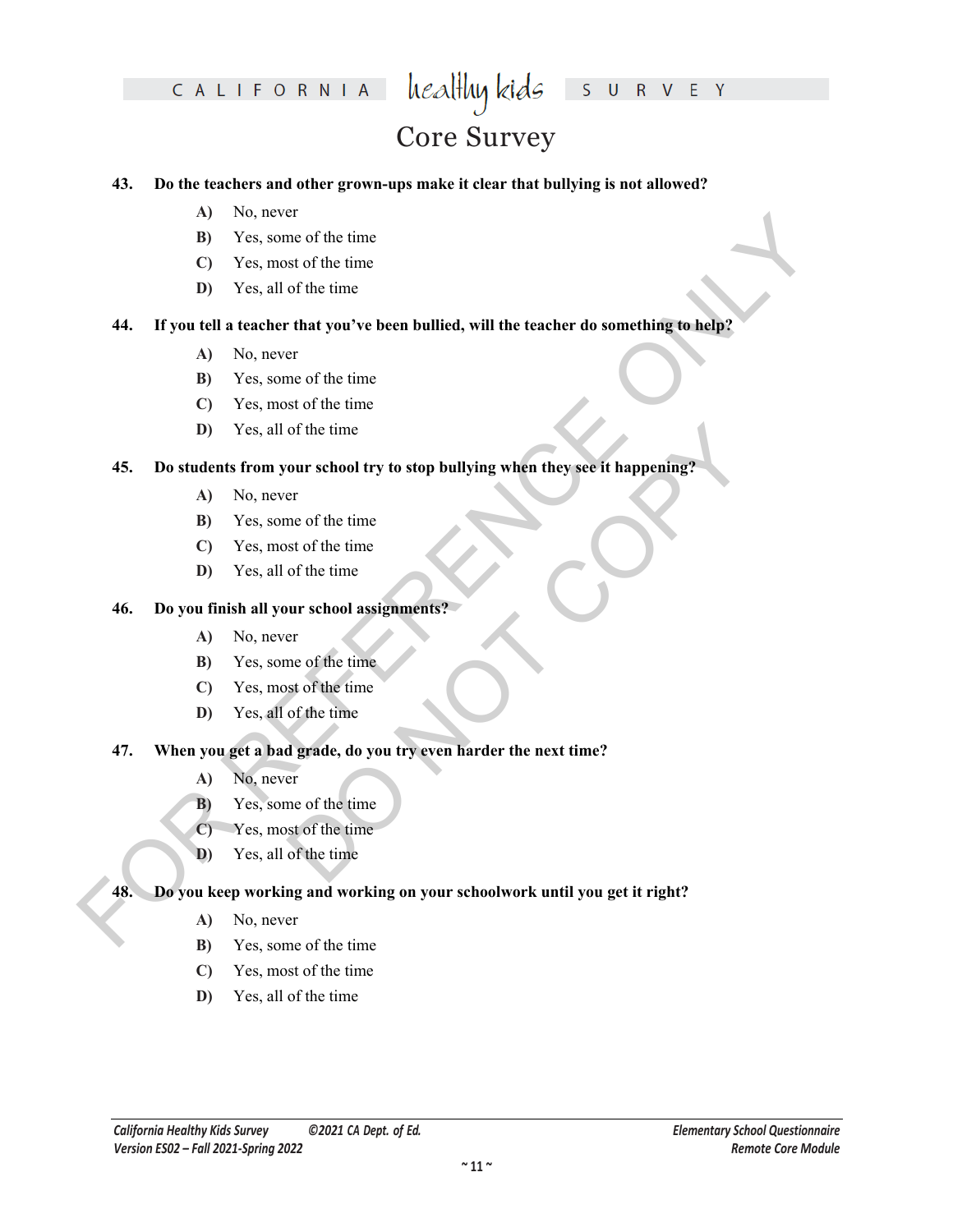CALIFORNIA  $\text{weak}$ hykids

## S U R V E Y

# Core Survey

### **49. Do you keep doing your schoolwork even when it's really hard for you?**

- **A)** No, never
- **B)** Yes, some of the time
- **C)** Yes, most of the time
- **D)** Yes, all of the time

### **50. Do you follow the classroom rules?**

- **A)** No, never
- **B)** Yes, some of the time
- **C)** Yes, most of the time
- **D)** Yes, all of the time

### **51. Do you listen when your teacher is talking?**

- **A)** No, never
- **B)** Yes, some of the time
- **C)** Yes, most of the time
- **D)** Yes, all of the time

### **52. Are you nice to other students?**

- **A)** No, never
- **B)** Yes, some of the time
- **C)** Yes, most of the time
- **D)** Yes, all of the time

# FOR REFERENCE ONLY of the time<br>
your teacher is talking?<br>
er<br>
me of the time<br>
er students?<br>
er<br>
er of the time<br>
er students?<br>
er<br>
days, did kids spread mean rumors or lies, or hurtful pictures, about<br>
edia, or on a cell phone?<br>
er<br>
me of the **53. During the past 30 days, did kids spread mean rumors or lies, or hurtful pictures, about you online, on social media, or on a cell phone?**

- **A)** No, never
- **B)** Yes, some of the time
- **C)** Yes, most of the time
- **D)** Yes, all of the time

### **54. Do other kids from your school spread mean rumors or lies about you?**

- **A)** No, never
- **B)** Yes, some of the time
- **C)** Yes, most of the time
- **D)** Yes, all of the time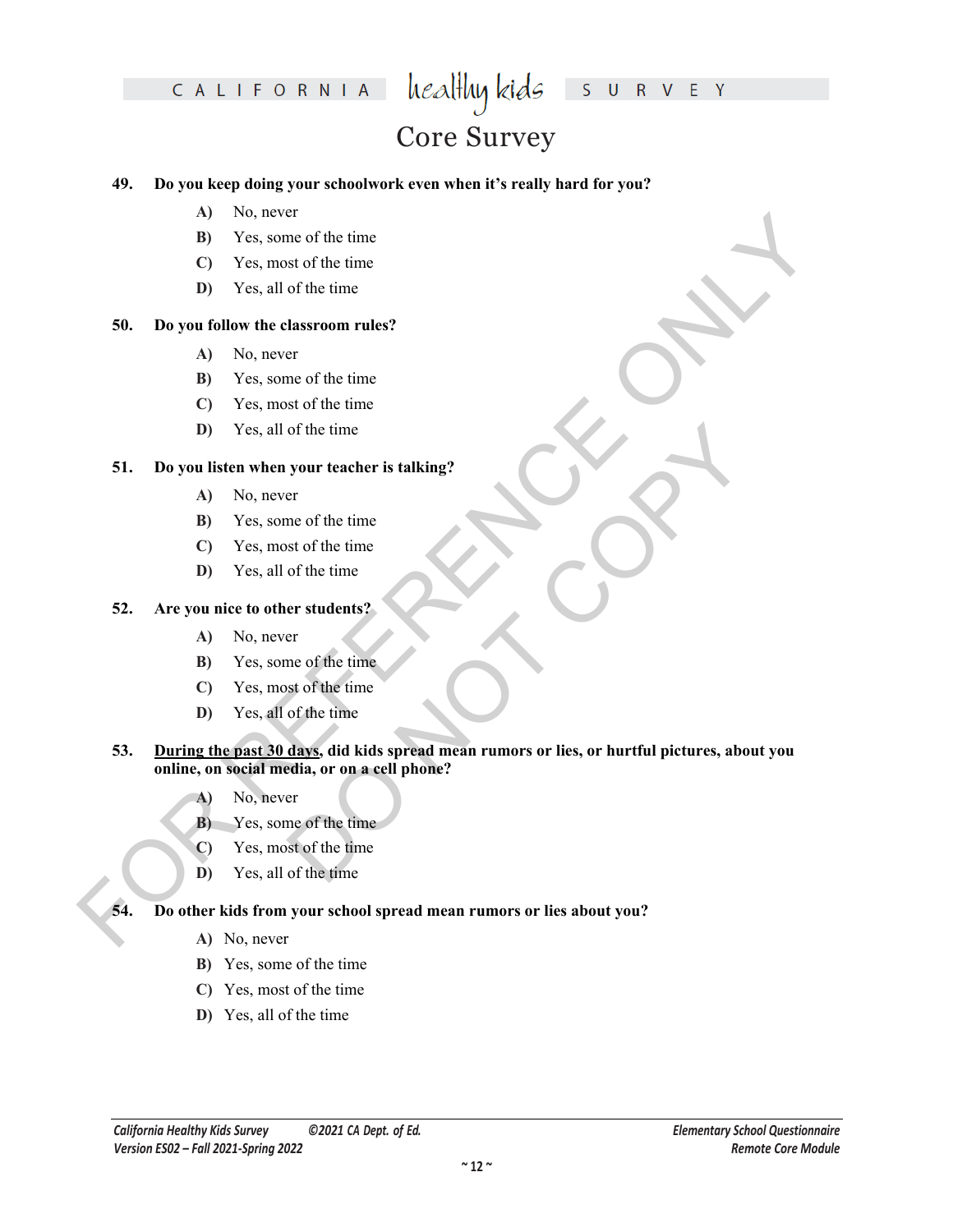# Core Survey

### **55. Do other kids from your school call you bad names or make mean jokes about you?**

- **A)** No, never
- **B)** Yes, some of the time
- **C)** Yes, most of the time
- **D)** Yes, all of the time

### **56. Have other kids from your school ever teased you about what your body looks like?**

- **A)** No
- **B)** Yes

# FOR consistent that the time<br>
EQUI Yes, such of the time<br>
D Yes, and of the time<br>
D Yes, and so fine time<br>
S6. Have other kids from your school ever reased you about what your body tools.like<br>
A) No<br>
(B) Yes.<br>
These next uestions are about how you felt over the past 30 day<br>se choose the answer that best describes you.<br>
nd happy?<br>
er<br>
or the time<br>
of the time<br>
of the time<br>
of the time<br>
of the time<br>
of the time<br>
of the time<br>
of the time **These next questions are about how you felt over the past 30 days. Please choose the answer that best describes you.**

### **57. Do you feel good and happy?**

- **A)** No, never
- **B)** Yes, some of the time
- **C)** Yes, most of the time
- **D)** Yes, all of the time

### **58. Do you feel sad?**

- **A)** No, never
- **B)** Yes, some of the time
- **C)** Yes, most of the time
- **D)** Yes, all of the time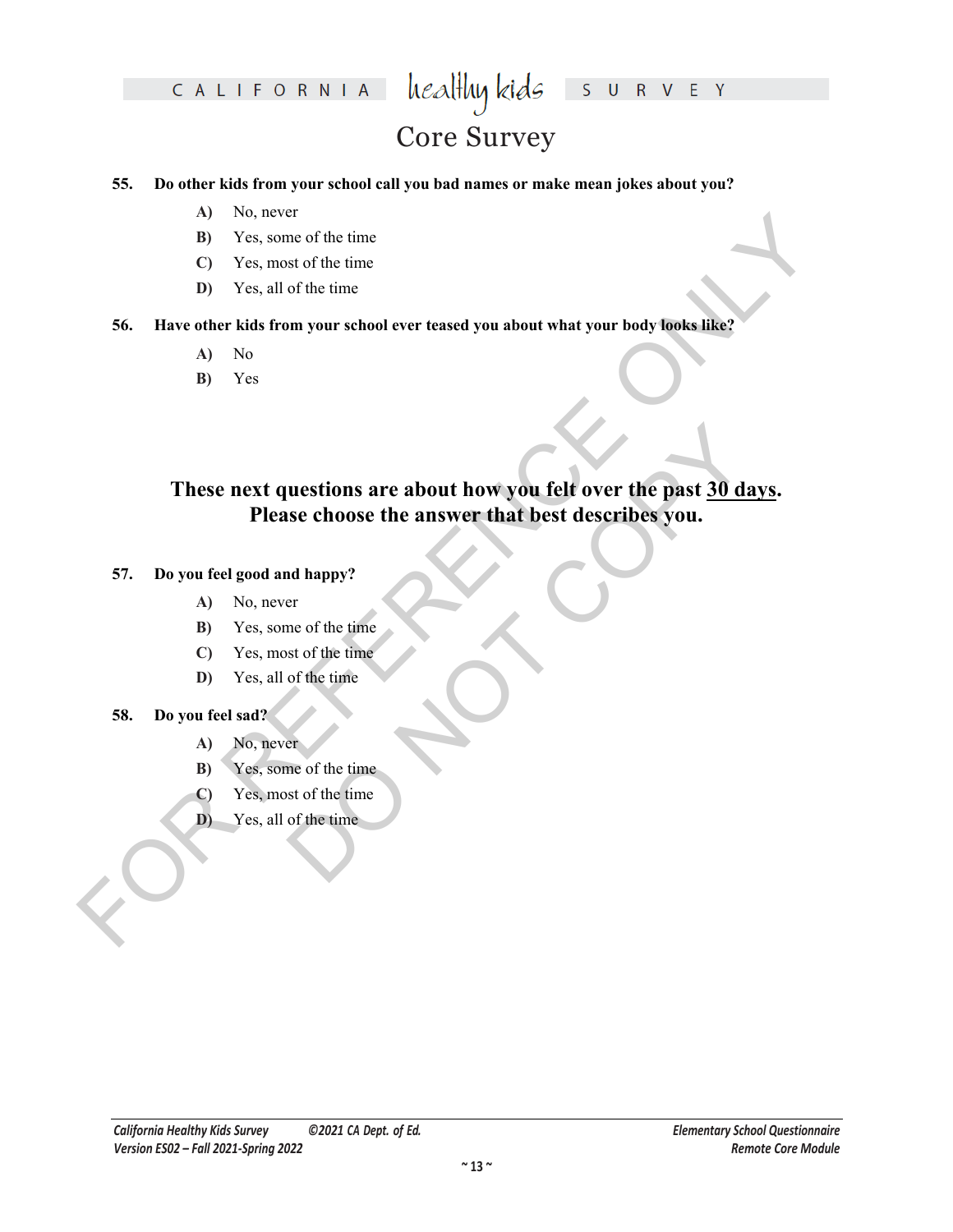# Core Survey

### **The next questions are about cigarettes, vaping, alcohol, and other drugs.**

### **Keep the following definitions in mind**

- **Example 1.1**<br> **Example 1.0** Conditions the conduct of the conduction of the conduction of the conduction of the conduct of the conduct of the conduction of the conduct of the signal of the conduction of the conduction of **• One drink of alcohol** means drinking one regular size can/bottle of beer or wine cooler, one glass of wine, one mixed drink, or one shot glass of liquor. Questions about alcohol do not include drinking a few sips of wine for religious purposes.
	- **• Drug** means any substance you use to get "high" or for reasons other than medical (as ordered by a doctor).

### **59. Have you ever smoked a cigarette?**

- **A)** No
- **B)** Yes, I smoked a part of a cigarette, like one or two puffs
- **C)** Yes, I smoked a whole cigarette

### **60. Have you ever vaped?**

- **A)** No
- **B)** Yes

### **61. Have you ever drunk beer, wine, or other alcohol?**

- **A)** No
- **B)** Yes, I drank one or two sips
- **C)** Yes, I drank a full glass
- Red a cigarette?<br>
moked a part of a cigarette, like one or two puffs<br>
moked a whole cigarette<br>
ed?<br>
Red something through your nose to get "high"?<br>
The stead something through your nose to get "high"?<br>
The stead something **62. Have you ever sniffed something through your nose to get "high"?** 
	- **A)** No
	- **B)** Yes
- **63. Have you ever used any marijuana (smoke, vape, eat, or drink)?**
	- **A)** No
	- **B)** Yes
	- **C)** I don't know what marijuana is
- **64. Do you think smoking cigarettes is bad for a person's health?**
	- **A)** No, not bad
	- **B)** Yes, a little bad
	- **C)** Yes, very bad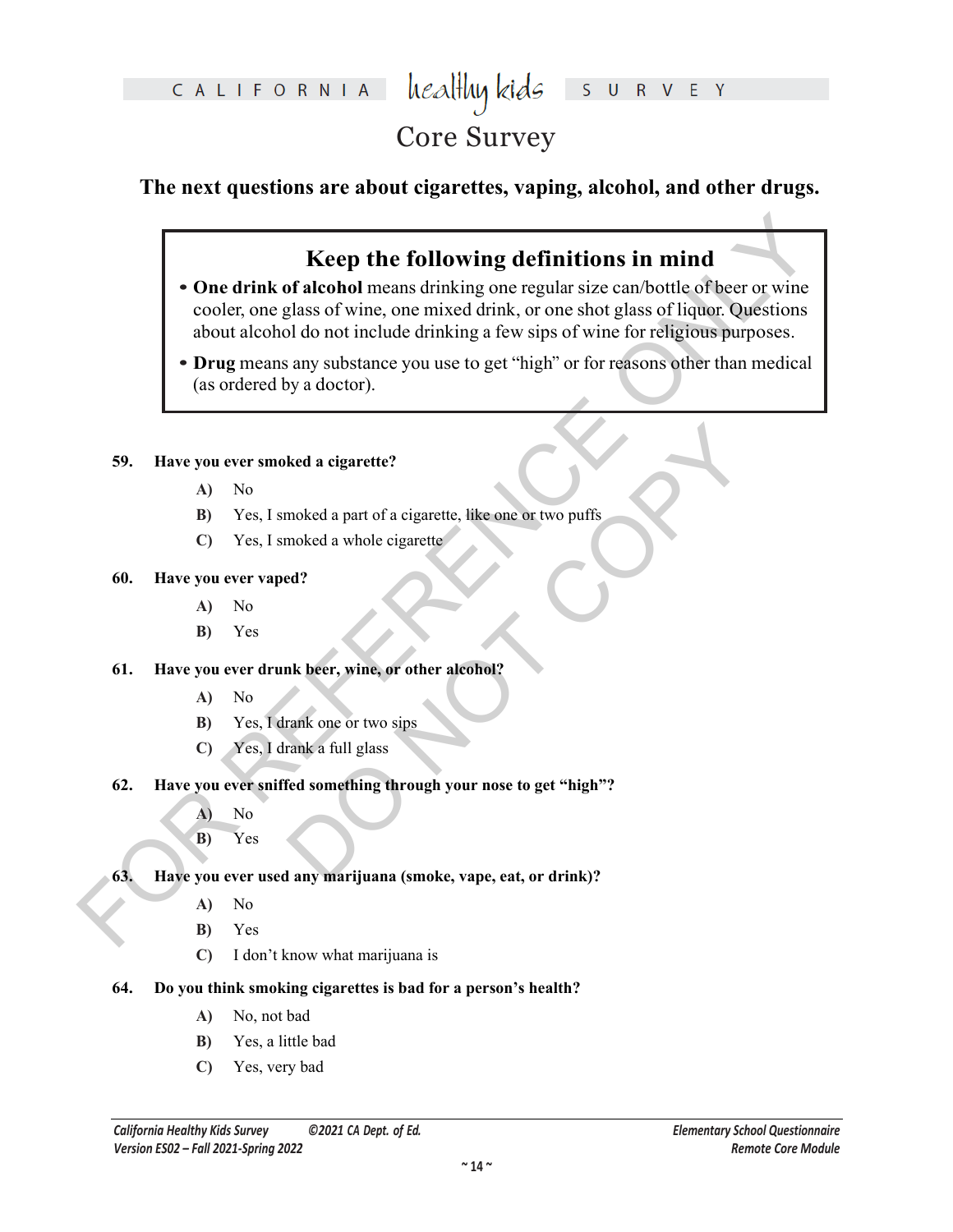# Core Survey

### **65. Do you think vaping is bad for a person's health?**

- **A)** No, not bad
- **B)** Yes, a little bad
- **C)** Yes, very bad

### **66. Do you think drinking alcohol (beer, wine, liquor) is bad for a person's health?**

- **A)** No, not bad
- **B)** Yes, a little bad
- **C)** Yes, very bad

# FOR concerns the bad<br>
ED Yes, very bad<br>
CD Yes, very bad<br>
CD Yes, very bad<br>
CD Yes, very bad<br>
CD Yes, wery bad<br>
CD Yes, wery bad<br>
CD Yes, wery bad<br>
CD Yes, wery bad<br>
CD Yes, wery bad<br>
CD Yes, wery bad<br>
CD Yes, wery bad<br>
CD **67. Do you think using marijuana (smoke, vape, eat, or drink) is bad for a person's health?**

- **A)** No, not bad
- **B)** Yes, a little bad
- **C)** Yes, very bad
- bad<br>Whad<br>mov what marijuana is<br>Copy what marijuana is<br>Copy of the copy of the same of the copy of the copy of the copy of the copy of the copy of the copy of the copy of the copy of the copy of the copy of the copy of the **D)** I don't know what marijuana is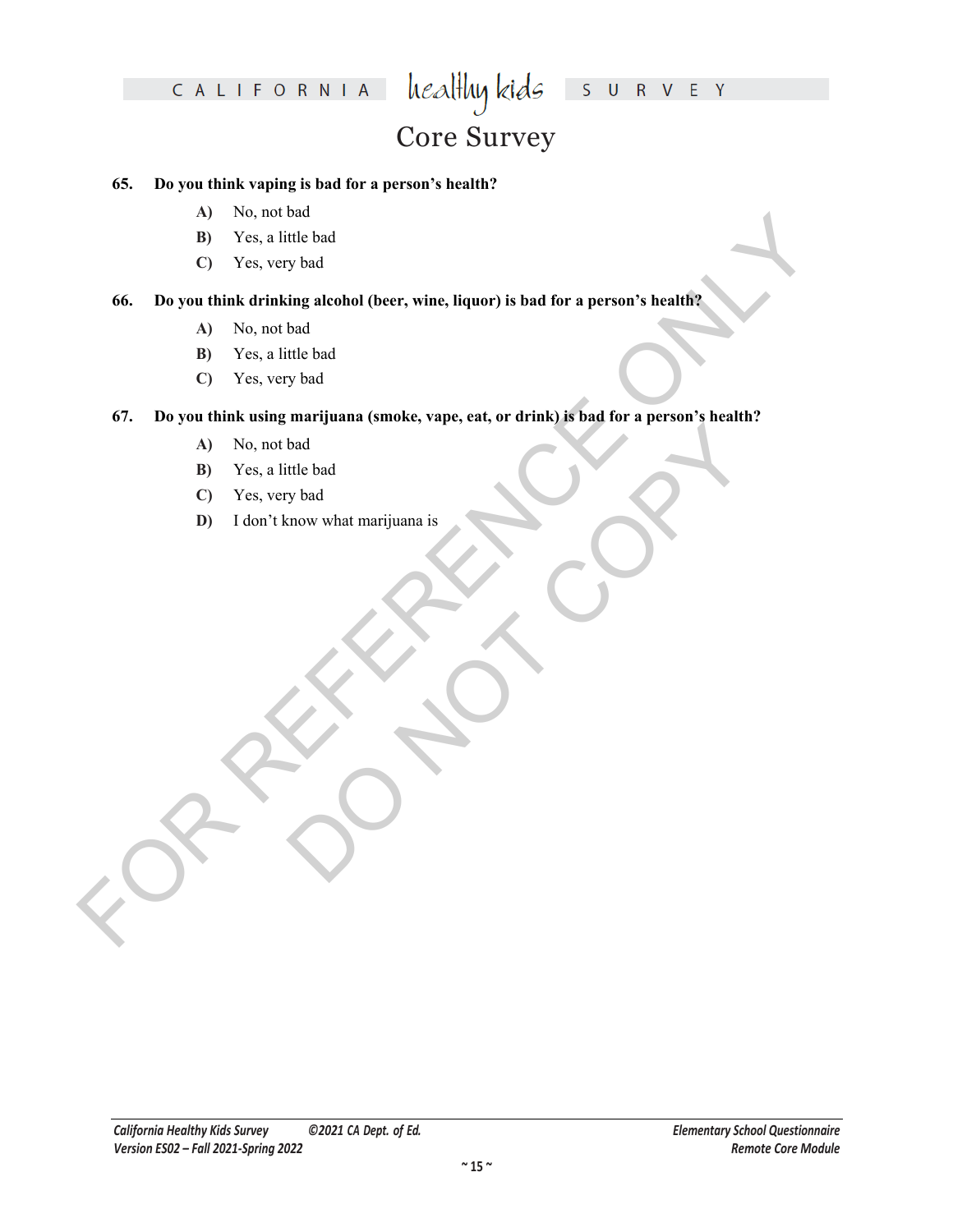## Core Survey

### **Here are questions about your home.**

### **68. Does a parent or some other grown-up at home care about your schoolwork?**

- **A)** No, never
- **B)** Yes, some of the time
- **C)** Yes, most of the time
- **D)** Yes, all of the time

# **FOR A PARTICULAR CONSULTERATION**<br> **FOR A NO**, nevert or some of the time<br> **EV** No, nevert or some of the time<br> **EV** Yes, meal of the time<br> **EV** Yes, meal of the time<br> **FOR D** Description of the time<br> **FOR DEAD A** NO. nev **69. Does a parent or some other grown-up at home believe that you can do a good job?**

- **A)** No, never
- **B)** Yes, some of the time
- **C)** Yes, most of the time
- **D)** Yes, all of the time

### **70. Does a parent or some other grown-up at home want you to do your best?**

- **A)** No, never
- **B)** Yes, some of the time
- **C)** Yes, most of the time
- **D)** Yes, all of the time

# me of the time<br>
of the time<br>
of the time<br>
of the time<br>
of the time<br>
of the time<br>
of the time<br>
of the time<br>
of the time<br>
of the time<br>
of the time<br>
of the time<br>
of the time<br>
of the time<br>
of the time<br>
of the time<br>
of the time **71. Does a parent or some other grown-up at home ask if you did your schoolwork?**

- **A)** No, never
- **B)** Yes, some of the time
- **C)** Yes, most of the time
- **D)** Yes, all of the time
- **72. Does a parent or some other grown-up at home check your schoolwork?**
	- A) No, never
	- **B)** Yes, some of the time
	- **C)** Yes, most of the time
	- **D)** Yes, all of the time

### **73. Does a parent or some other grown-up at home ask you about school?**

- **A)** No, never
- **B)** Yes, some of the time
- **C)** Yes, most of the time
- **D)** Yes, all of the time